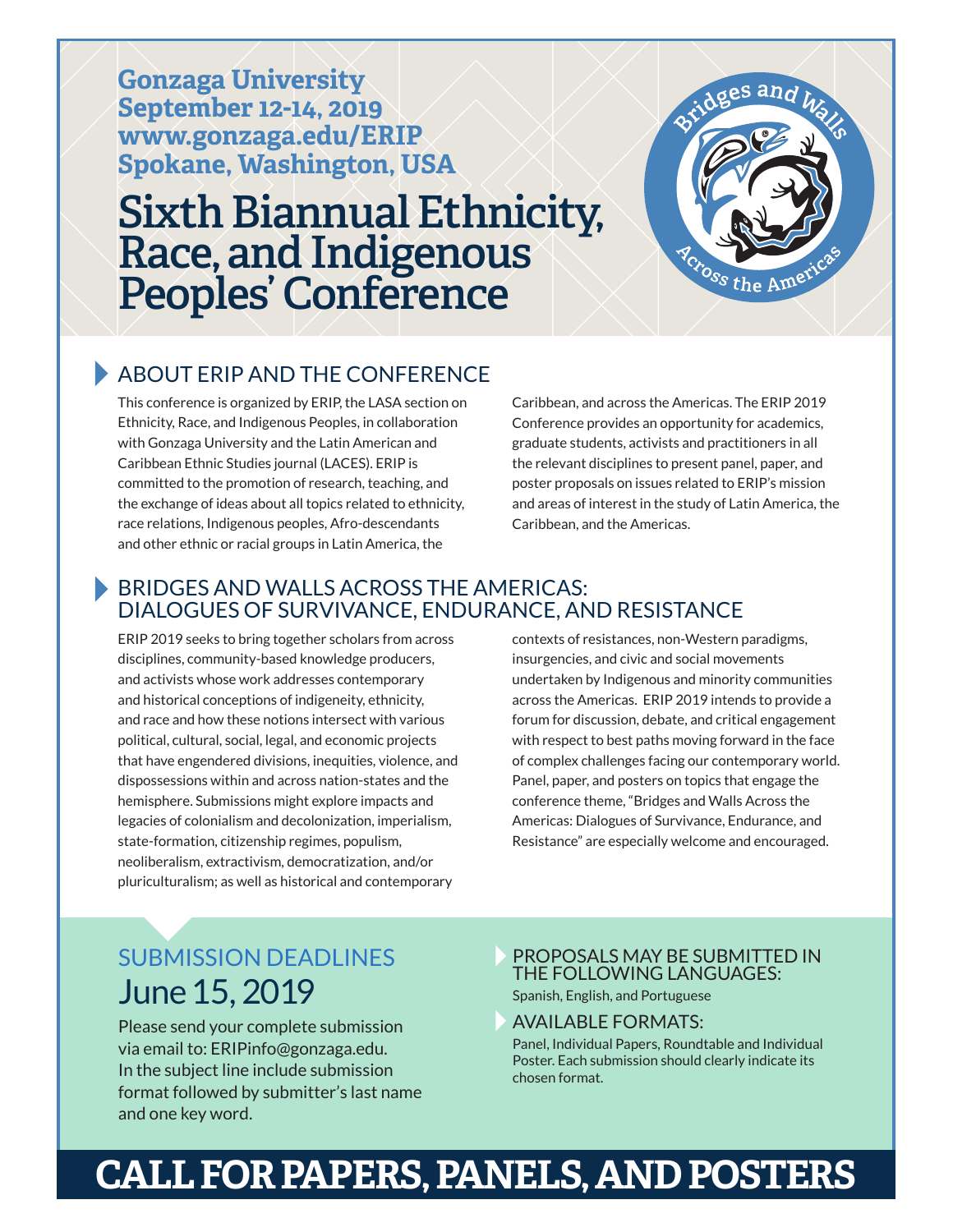# **SUBMISSION GUIDELINES**

### PANELS

Panels are appropriate venues for the formal presentations of completed work or work-in-progress. Panels will have a maximum of four presenters and an optional respondent. Each panel should include a designated chair. If you are submitting an incomplete panel (2-3 participants), the conference organizers reserve the right to add additional members to your panel:

Your complete submission should include two separate documents to ensure blind review:

• Your first document should list panel title and abstract (150 words max.), as well as individual paper titles and abstracts (150 words max.) for each participant.

Please include three keywords that best describe the overall theme or topic of the whole panel. Refer to our list of keywords for some suggestions. You are not limited to the keywords on the list.

• Your second document should list name, institutional affiliation, and contact information for each presenter as well as the optional respondent. Indicate papers that are submitted by graduate students. Please identify the panel chair so that communication regarding the decision can be directed to the chair. Panel chairs are responsible for communicating the acceptance decision to their panelists.

### INDIVIDUAL PAPERS

Your submission should include two separate documents to ensure blind review:

• Your first document should list your individual title and individual paper abstract (150 words max). Please include three keywords that best describe the overall topic or theme of your paper. Refer to our list of

keywords for some suggestions. You are not limited to the keywords on the list.

• Your second document should list your name, institutional affiliation, and contact information. Please indicate if you are a graduate student.

## ROUNDTABLES

Generally, roundtable presentations have a less formal character than panels. They are suitable venues to convene dialogues or debates around well-defined theoretical, methodological, empirical, activist, and/or pedagogical topics or themes clearly relevant to the aims and scope of the conference.

Roundtables will have a maximum of five presenters and an optional moderator and /or respondent. Each roundtable should include a designated chair. Your submission should include two separate documents to ensure blind review:

• Your first document should list roundtable title and rationale (150 words max.) as well as individual rationale (150 words max.) for the inclusion of each roundtable participant, including the moderator

and/or respondent. Please include three keywords that best describe the overall theme or topic of the roundtable. Refer to our list of keywords for some suggestions. You are not limited to the keywords on the list.

• Your second separate document should list name, institutional affiliation, and contact information for each roundtable participant (including moderator or respondent). Indicate which participants are graduate students. Please identify the panel chair so that communication regarding the decision can be directed to the chair. Panel chairs are responsible for communicating the acceptance decision to their roundtable participants.